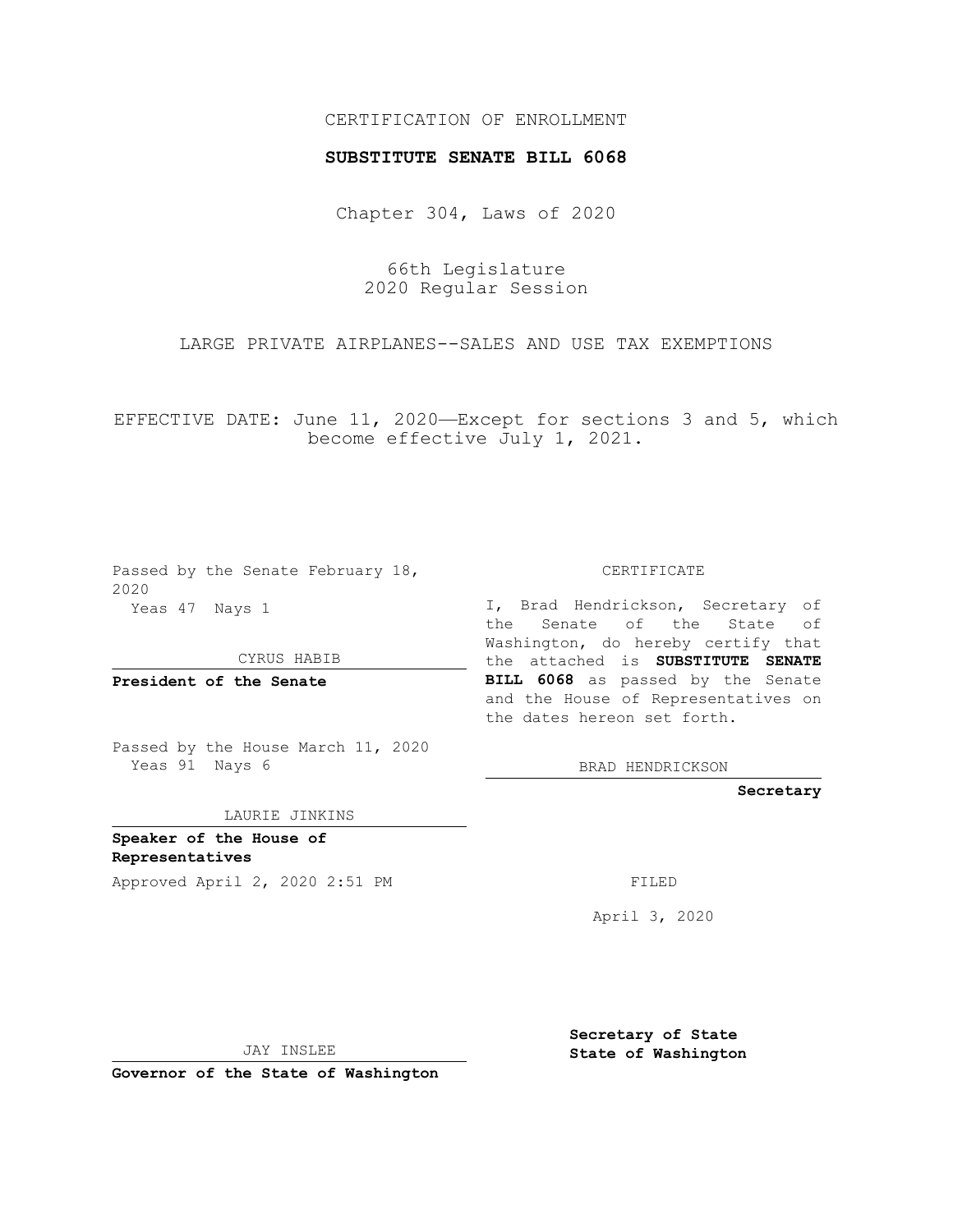## **SUBSTITUTE SENATE BILL 6068**

Passed Legislature - 2020 Regular Session

**State of Washington 66th Legislature 2020 Regular Session**

**By** Senate Ways & Means (originally sponsored by Senators Warnick, Mullet, Wilson, L., Takko, Short, Liias, and Honeyford)

READ FIRST TIME 02/06/20.

 AN ACT Relating to sales and use tax exemptions for large private airplanes; amending RCW 82.08.215, 82.12.215, 47.68.250, and 82.48.100; amending 2013 2nd sp.s. c 13 ss 1101 and 1906 (uncodified); reenacting and amending RCW 82.48.100; providing an 5 effective date; and providing expiration dates.

6 BE IT ENACTED BY THE LEGISLATURE OF THE STATE OF WASHINGTON:

7 **Sec. 1.** RCW 82.08.215 and 2013 2nd sp.s. c 13 s 1103 are each 8 amended to read as follows:

9 (1)(a) The tax levied by RCW 82.08.020 does not apply to:

10 (i) Sales of large private airplanes to nonresidents of this 11 state; and

12 (ii) Sales of or charges made for labor and services rendered in 13 respect to repairing, cleaning, altering, or improving large private 14 airplanes owned by nonresidents of this state.

 (b) The exemption provided by this section applies only when the large private airplane is not required to be registered with the department of transportation, or its successor, under chapter 47.68 RCW. The airplane owner or lessee claiming an exemption under this section must provide the department, upon request, a copy of the written statement required under RCW 47.68.250(5)(c)(ii) documenting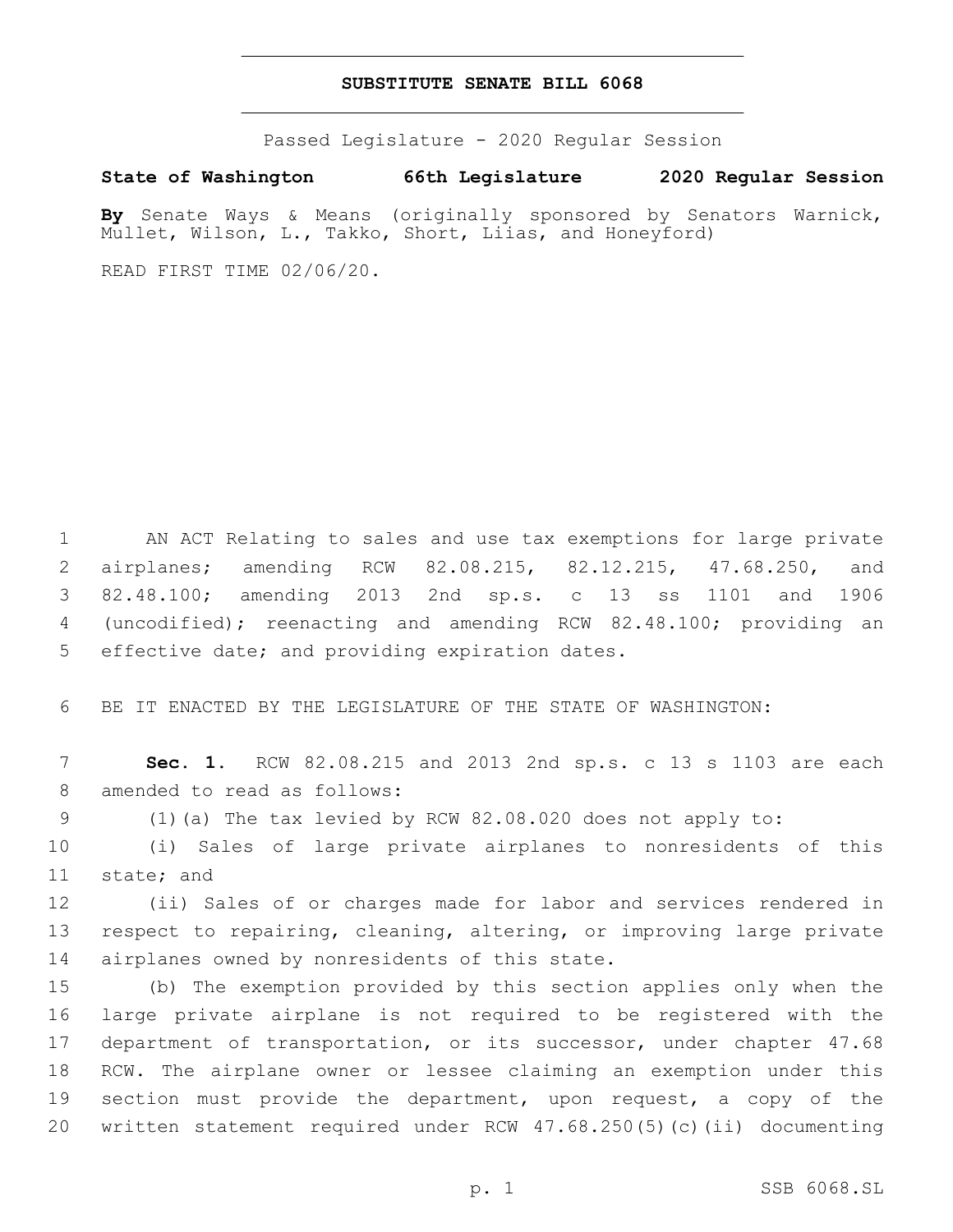the airplane's registration exemption and any additional information 2 the department may require.

 (2) Sellers making tax-exempt sales under this section must obtain an exemption certificate from the buyer in a form and manner prescribed by the department. The seller must retain a copy of the exemption certificate for the seller's files. In lieu of an exemption certificate, a seller may capture the relevant data elements as allowed under the streamlined sales and use tax agreement. For sellers who electronically file their taxes, the department must provide a separate tax reporting line for exemption amounts claimed 11 under this section.

 (3) Upon request, the department of transportation must provide to the department of revenue information needed by the department of 14 revenue to verify eligibility under this section.

 (4) For purposes of this section "large private airplane" means an airplane not used in interstate commerce, not owned or leased by a government entity, weighing more than forty-one thousand pounds, and assigned a category A, B, C, or D test flow management system aircraft weight class by the federal aviation administration's office 20 of aviation policy and plans.

(5) This section expires July 1, 2031.

 **Sec. 2.** RCW 82.12.215 and 2013 2nd sp.s. c 13 s 1104 are each 23 amended to read as follows:

 (1)(a) The tax levied by RCW 82.12.020 does not apply to the use 25 of:

 (i) Large private airplanes owned by nonresidents of this state; 27 and

 (ii) Labor and services rendered in respect to repairing, cleaning, altering, or improving large private airplanes owned by 30 nonresidents of this state.

 (b) The exemption provided by this section applies only when the large private airplane is not required to be registered with the department of transportation, or its successor, under chapter 47.68 RCW. The airplane owner or lessee claiming an exemption under this section must provide the department, upon request, a copy of the written statement required under RCW 47.68.250(5)(c)(ii) documenting the airplane's registration exemption and any additional information 38 the department may require.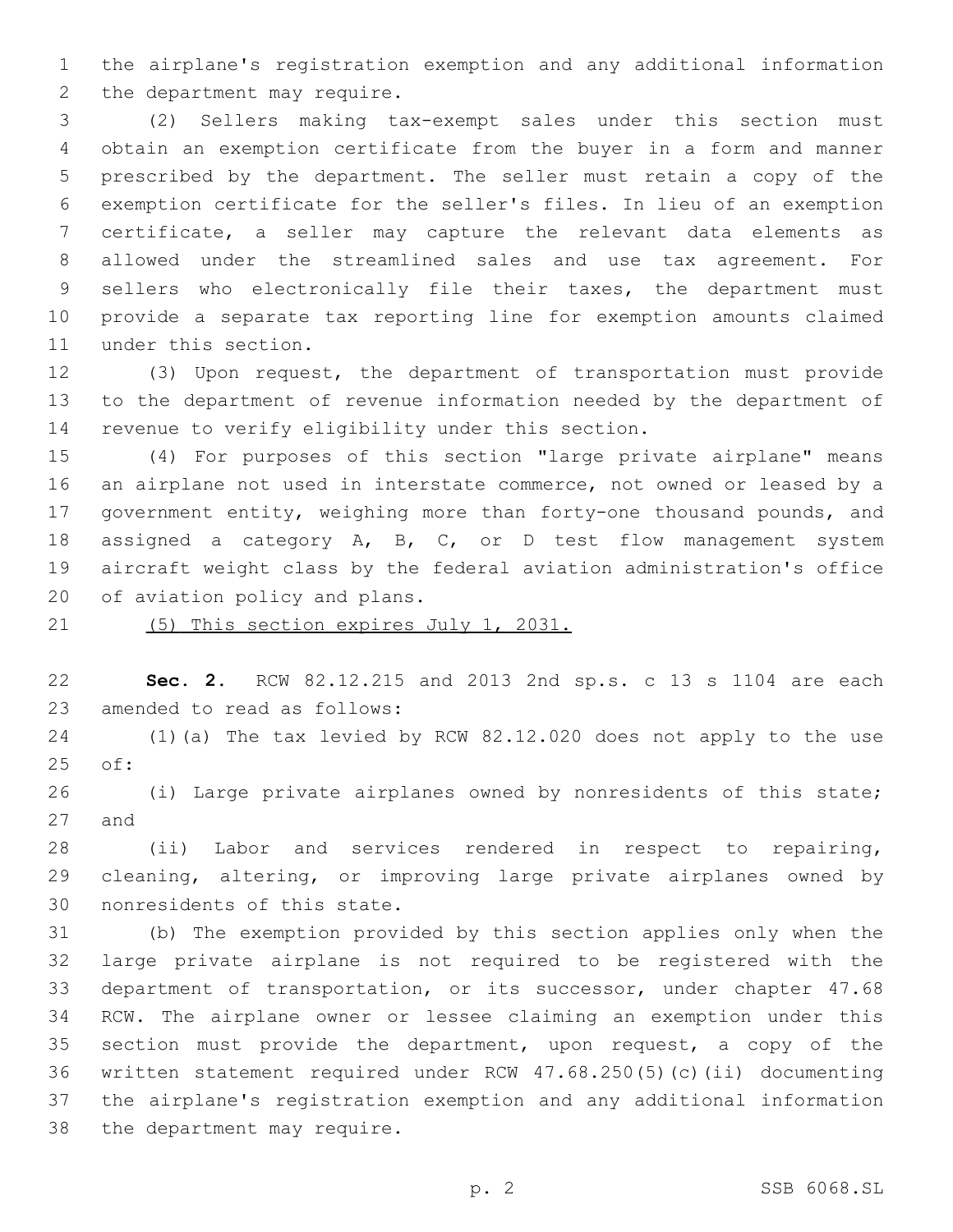(2) Upon request, the department of transportation must provide to the department of revenue information needed by the department of 3 revenue to verify eligibility under this section.

 (3) For purposes of this section, the conditions, limitation, and definitions in RCW 82.08.215 apply to this section.

(4) This section expires July 1, 2031.

 **Sec. 3.** RCW 47.68.250 and 2017 3rd sp.s. c 25 s 46 are each 8 amended to read as follows:

 (1) Every aircraft must be registered with the department for each calendar year in which the aircraft is operated or is based within this state. A fee of fifteen dollars is charged for each such 12 registration and each annual renewal thereof.

 (2) Possession of the appropriate effective federal certificate, permit, rating, or license relating to ownership and airworthiness of the aircraft, and payment of the excise tax imposed by Title 82 RCW for the privilege of using the aircraft within this state during the 17 year for which the registration is sought, and payment of the registration fee required by this section are the only requisites for 19 registration of an aircraft under this section.

 (3) The registration fee imposed by this section is payable to and collected by the secretary. The fee for any calendar year must be paid during the month of January, and collected by the secretary at 23 the time of the collection by him or her of the ((said)) excise tax. If the secretary is satisfied that the requirements for registration 25 of the aircraft have been met, he or she must issue to the owner of the aircraft a certificate of registration therefor. The secretary must pay to the state treasurer the registration fees collected under this section, which registration fees must be credited to the 29 aeronautics account.

 (4) It is not necessary for the registrant to provide the secretary with originals or copies of federal certificates, permits, ratings, or licenses. The secretary must issue certificates of registration, or such other evidences of registration or payment of 34 fees as he or she may deem proper; and in connection therewith may prescribe requirements for the possession and exhibition of such 36 certificates or other evidences.

(5) The provisions of this section do not apply to:

 (a) An aircraft owned by and used exclusively in the service of any government or any political subdivision thereof, including the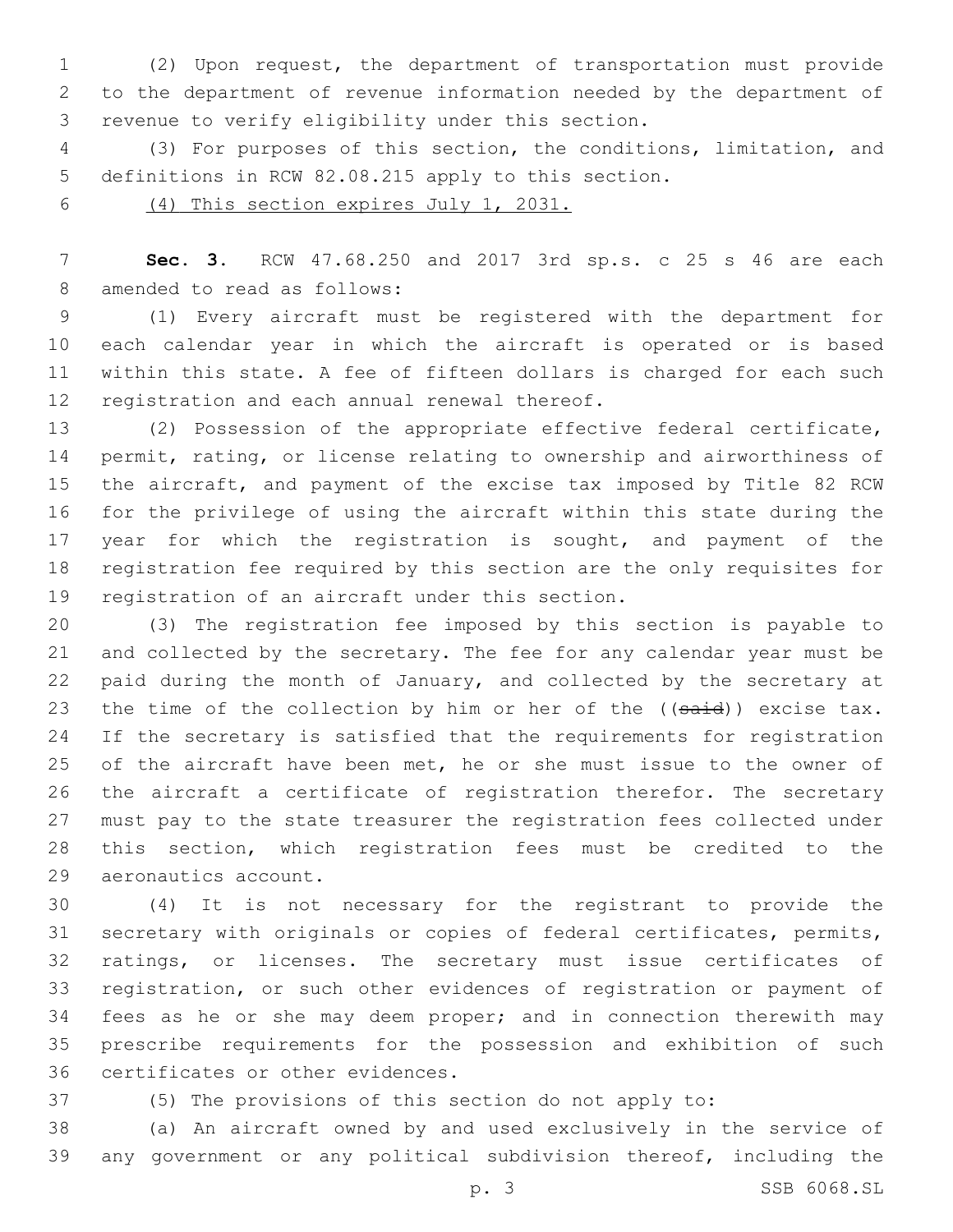1 government of the United States, any state, territory, or possession 2 of the United States, or the District of Columbia, which is not 3 engaged in carrying persons or property for commercial purposes;

4 (b) An aircraft registered under the laws of a foreign country;

5 (c) An aircraft ((which)) that is owned by a nonresident ((and 6 registered in another state. However, if said aircraft remains in 7 and/or is based in this state for a period of ninety days or longer 8 it is not exempt under this section)) if:

- 
- 9 (i) The aircraft remains in this state or is based in this state, 10 or both, for a period less than ninety days; or

11 (ii) The aircraft is a large private airplane as defined in RCW 12 82.08.215 and remains in this state for a period of ninety days or 13 longer, but only when:

14 (A) The airplane is in this state exclusively for the purpose of 15 repairs, alterations, or reconstruction, including any flight testing 16 related to the repairs, alterations, or reconstruction, or for the 17 purpose of continual storage of not less than one full calendar year;

18 (B) An employee of the facility providing these services is on 19 board the airplane during any flight testing; and

20 (C) Within ninety days of the date the airplane first arrived in 21 this state during the calendar year, the nonresident files a written 22 statement with the department indicating that the airplane is exempt 23 from registration under this subsection (5)(c)(ii). The written 24 statement must be filed in a form and manner prescribed by the 25 department and must include such information as the department 26 requires. The department may require additional periodic verification 27 that the airplane remains exempt from registration under this 28 subsection (5)(c)(ii) and that written statements conform with the 29 provisions of chapter 5.50 RCW;

30 (d) An aircraft engaged principally in commercial flying 31 constituting an act of interstate or foreign commerce;

32 (e) An aircraft owned by the commercial manufacturer thereof 33 while being operated for test or experimental purposes, or for the 34 purpose of training crews for purchasers of the aircraft;

35 (f) An aircraft being held for sale, exchange, delivery, test, or 36 demonstration purposes solely as stock in trade of an aircraft dealer 37 licensed under Title 14 RCW; and

38 (g) An aircraft based within the state that is in an unairworthy 39 condition, is not operated within the registration period, and has 40 obtained a written exemption issued by the secretary.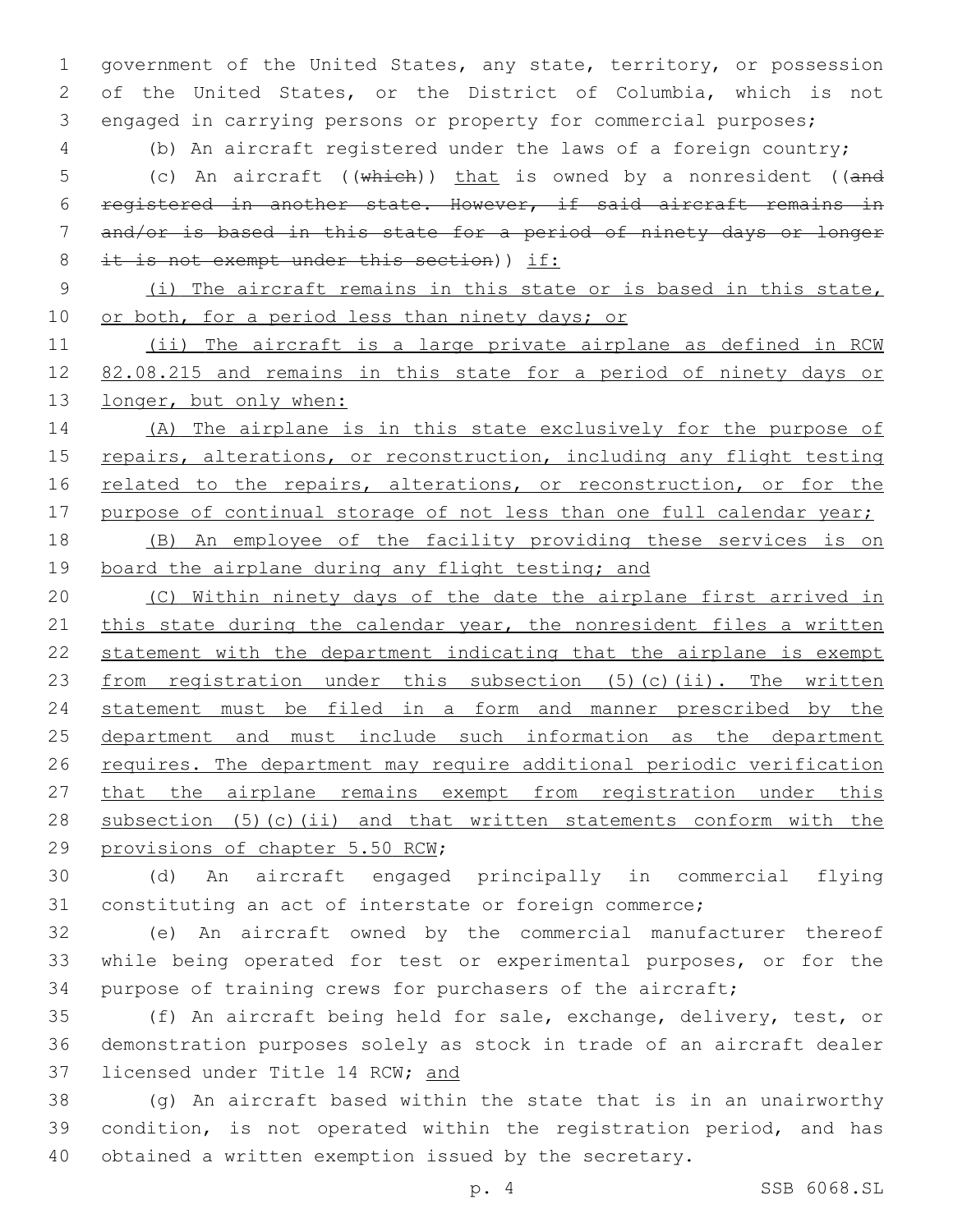(6) The secretary must be notified within thirty days of any change in ownership of a registered aircraft. The notification must contain the N, NC, NR, NL, or NX number of the aircraft, the full name and address of the former owner, and the full name and address of the new owner. For failure to so notify the secretary, the registration of that aircraft may be canceled by the secretary, subject to reinstatement upon application and payment of a 8 reinstatement fee of ten dollars by the new owner.

 (7) A municipality or port district that owns, operates, or leases an airport, as defined in RCW 47.68.020, with the intent to operate, must require from an aircraft owner proof of aircraft registration as a condition of leasing or selling tiedown or hangar space for an aircraft. It is the responsibility of the lessee or purchaser to register the aircraft. Proof of registration must be 15 provided according to the following schedule:

 (a) For the purchase of tiedown or hangar space, the municipality or port district must allow the purchaser thirty days from the date of the application for purchase to produce proof of aircraft 19 registration.

 (b) For the lease of tiedown or hangar space that extends thirty days or more, the municipality or port district must allow the lessee thirty days to produce proof of aircraft registration from the date of the application for lease of tiedown or hangar space.

 (c) For the lease of tiedown or hangar space that extends less than thirty days, the municipality or port district must allow the lessee to produce proof of aircraft registration at any point prior 27 to the final day of the lease.

 (8) The airport must work with the aviation division to assist in its efforts to register aircraft by providing information about based aircraft on an annual basis as requested by the division.

 **Sec. 4.** RCW 82.48.100 and 2013 2nd sp.s. c 13 s 1105 are each 32 reenacted and amended to read as follows:

33 This chapter does not apply to:

 (1) Aircraft owned by and used exclusively in the service of any government or any political subdivision thereof, including the government of the United States, any state, territory, or possession of the United States, or the District of Columbia, which are not engaged in carrying persons or property for commercial purposes;

(2) Aircraft registered under the laws of a foreign country;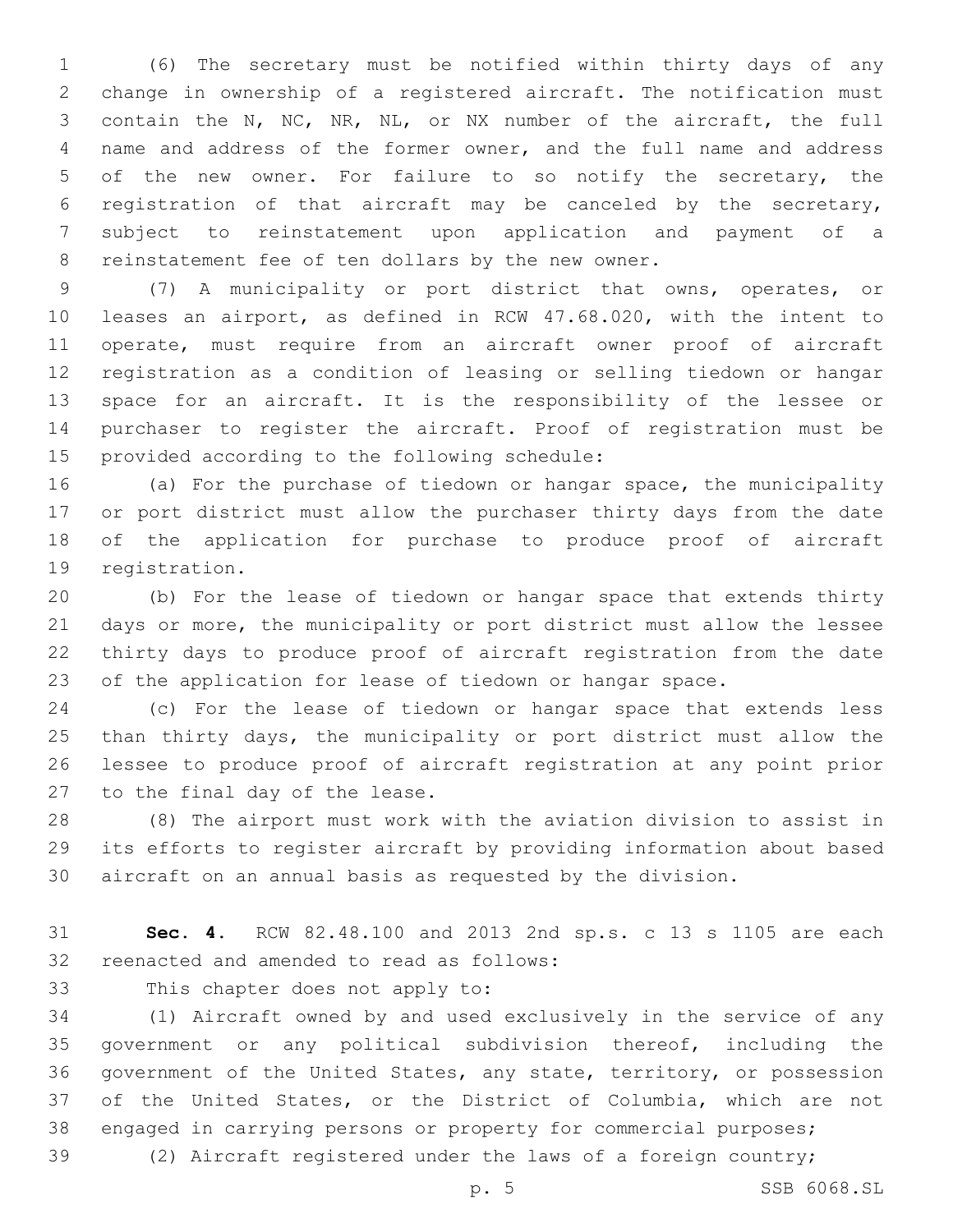(3) Aircraft that are owned by a nonresident and registered in another state, if the aircraft remains in this state or is based in this state, or both, for a period less than ninety days;

 (4)(a) Aircraft engaged principally in commercial flying that constitutes interstate or foreign commerce, except as provided in (b) 6 of this subsection.

 (b) The exemption provided by (a) of this subsection does not apply to aircraft engaged principally in commercial flying that constitutes interstate or foreign commerce when such aircraft will be in this state exclusively for the purpose of continual storage of not 11 less than one full calendar year;

 (5) Aircraft owned by the manufacturer thereof while being operated for test or experimental purposes, or for the purpose of 14 training crews for purchasers of the aircraft;

 (6) Aircraft being held for sale, exchange, delivery, test, or demonstration purposes solely as stock in trade of an aircraft dealer 17 licensed under Title 14 RCW; and

 (7) Aircraft owned by a nonresident of this state if the aircraft is kept at an airport in this state and that airport is jointly owned or operated by a municipal corporation or other governmental entity of this state and a municipal corporation or other governmental entity of another state, and the owner or operator of the aircraft provides the department with proof that the owner or operator has paid all taxes, license fees, and registration fees required by the 25 state in which the owner or operator resides ( $\left(-\right)$ 

26  $(8)$  Aircraft that are: (a) Owned by a nonprofit organization that 27 is exempt from federal income taxation under 26 U.S.C. Sec. 501(c)(3) 28 of the federal internal revenue code; and (b) exclusively used to provide emergency medical transportation services)).

 **Sec. 5.** RCW 82.48.100 and 1999 c 302 s 3 are each amended to 31 read as follows:

32 This chapter ((shall)) does not apply to:

33 (1) Aircraft owned by and used exclusively in the service of any government or any political subdivision thereof, including the government of the United States, any state, territory, or possession of the United States, or the District of Columbia, which are not 37 engaged in carrying persons or property for commercial purposes; (2) Aircraft registered under the laws of a foreign country;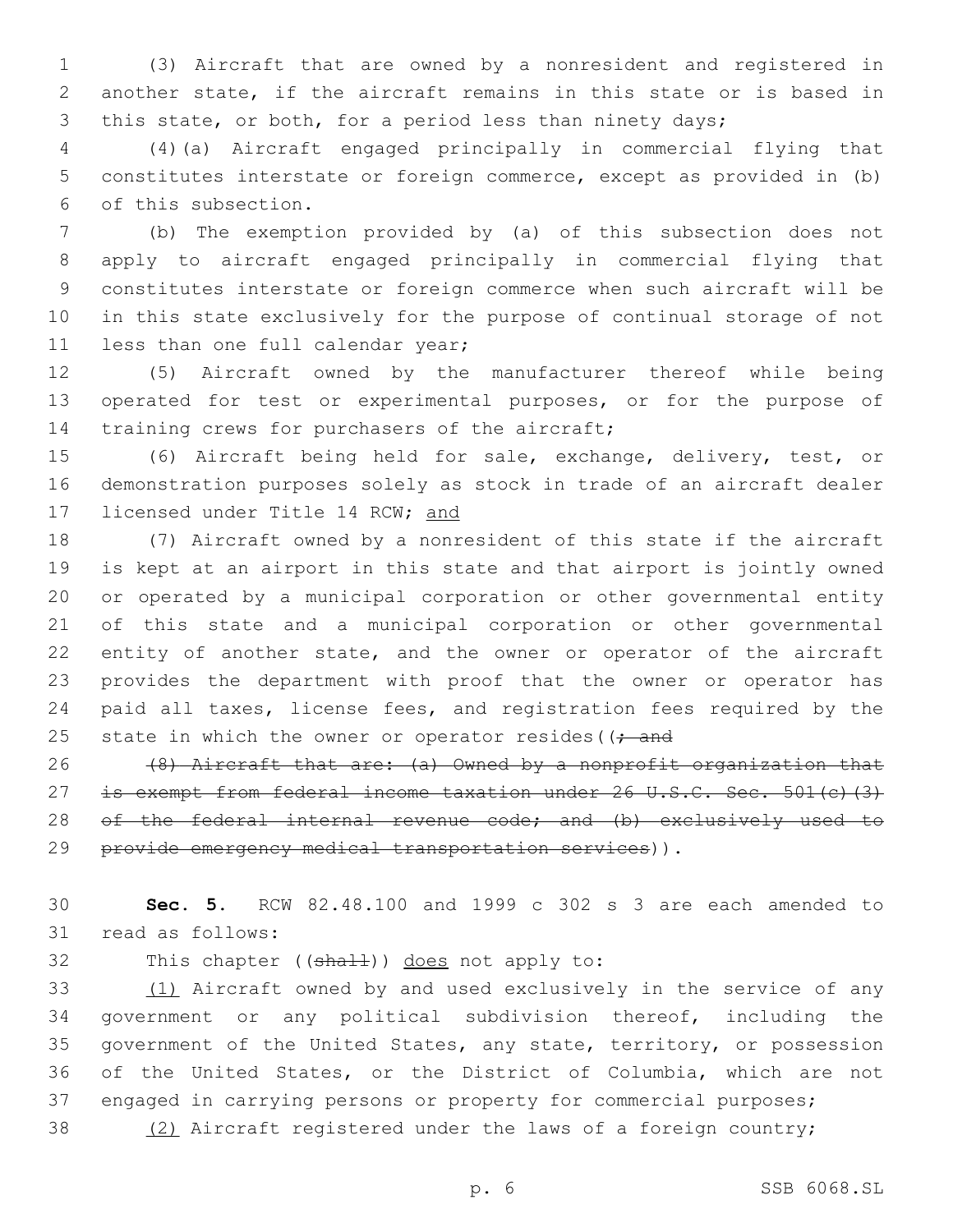1 (3) Aircraft ((which)) that are owned by a nonresident and 2 registered in another state((: PROVIDED, That if any such aircraft shall remain in and/or be based in this state for a period of ninety days or longer it shall not be exempt under this section)), if the aircraft remains in this state or is based in this state, or both, 6 for a period less than ninety days;

 (4)(a) Aircraft engaged principally in commercial flying 8 ((which)) that constitutes interstate or foreign commerce, except as provided in (b) of this subsection.

 (b) The exemption provided by (a) of this subsection does not apply to aircraft engaged principally in commercial flying that constitutes interstate or foreign commerce when such aircraft will be 13 in this state exclusively for the purpose of continual storage of not 14 less than one full calendar year; ((and))

 (5) Aircraft owned by the manufacturer thereof while being operated for test or experimental purposes, or for the purpose of 17 training crews for purchasers of the aircraft;

 (6) Aircraft being held for sale, exchange, delivery, test, or demonstration purposes solely as stock in trade of an aircraft dealer 20 licensed under Title 14 RCW; and

21 (7) Aircraft owned by a nonresident of this state if the aircraft is kept at an airport in this state and that airport is jointly owned or operated by a municipal corporation or other governmental entity of this state and a municipal corporation or other governmental 25 entity of another state, and the owner or operator of the aircraft provides the department with proof that the owner or operator has paid all taxes, license fees, and registration fees required by the 28 state in which the owner or operator resides.

 NEW SECTION. **Sec. 6.** Sections 3 and 5 of this act take effect July 1, 2021.

 NEW SECTION. **Sec. 7.** Sections 3 and 5 of this act expire July 1, 2031.

 NEW SECTION. **Sec. 8.** Section 4 of this act expires July 1, 2021.

 **Sec. 9.** 2013 2nd sp.s. c 13 s 1101 (uncodified) is amended to 36 read as follows: